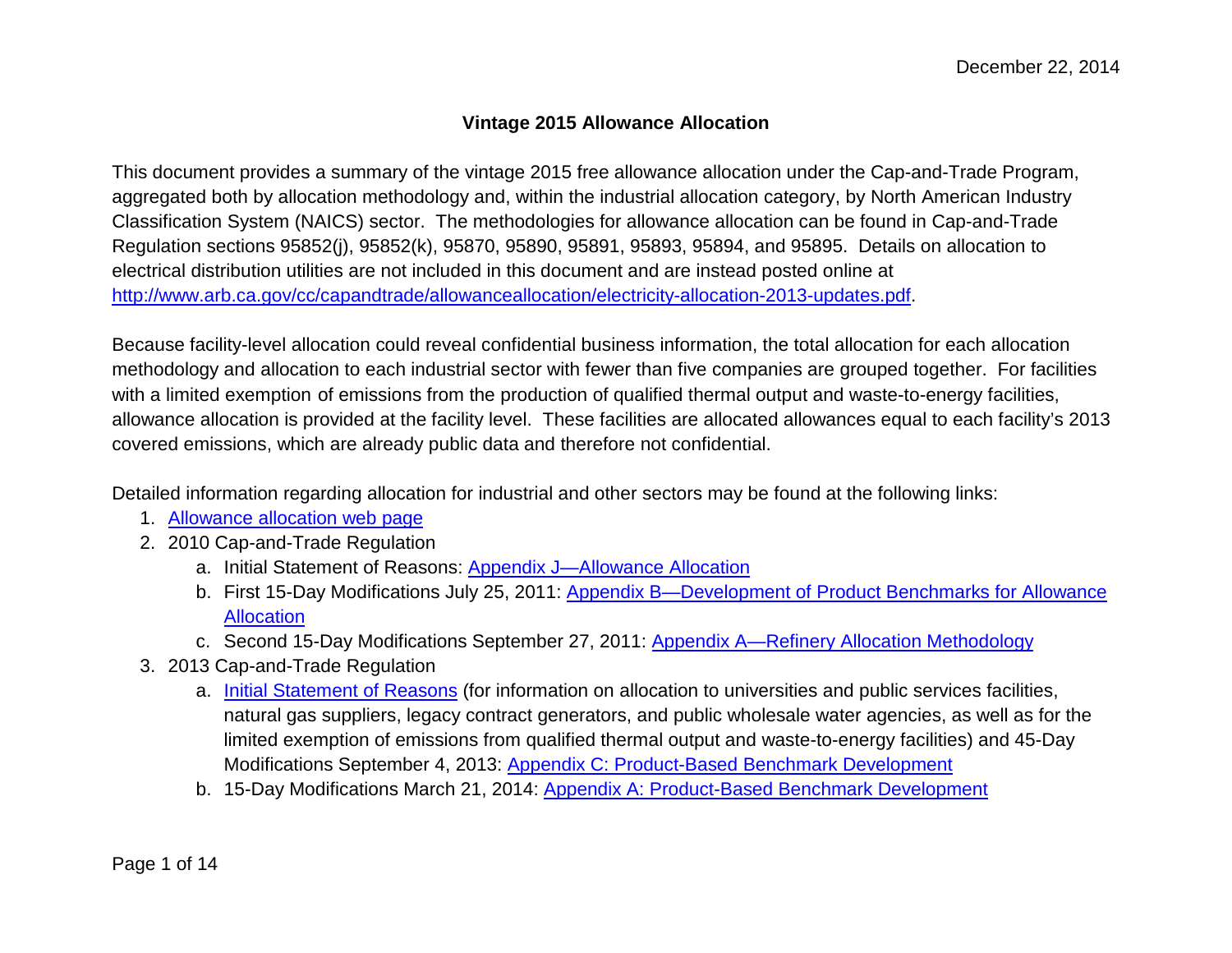The "Total Allocation" numbers below reflect the sum of positive allowances distributed to eligible entities. This value negative allocation, see Cap-and-Trade Regulation section 95870(j). The "Total True-up Value" numbers below reflect does not include any negative allocation that will carry over into the next allocation distribution. For more information on the sum of positive true-up values. True-up value is a quantity of vintage 2015 allowances eligible to be used for compliance for budget year 2013 and subsequent years.

Questions regarding allocation may be directed to David Allgood at (916) 445-8238 or [David.Allgood@arb.ca.gov.](mailto:David.Allgood@arb.ca.gov)

| <b>Industrial Allocation</b>                     |                                                                                     |                                                                                                                                                          |                                                                                                                                                                                                                                                                                                                                                                                                                                                                                                                                                                                                                                                                                                                                                                                                                                                                  |                              |
|--------------------------------------------------|-------------------------------------------------------------------------------------|----------------------------------------------------------------------------------------------------------------------------------------------------------|------------------------------------------------------------------------------------------------------------------------------------------------------------------------------------------------------------------------------------------------------------------------------------------------------------------------------------------------------------------------------------------------------------------------------------------------------------------------------------------------------------------------------------------------------------------------------------------------------------------------------------------------------------------------------------------------------------------------------------------------------------------------------------------------------------------------------------------------------------------|------------------------------|
| Category                                         | Total                                                                               | <b>NAICS Codes</b>                                                                                                                                       | <b>Facility Names</b>                                                                                                                                                                                                                                                                                                                                                                                                                                                                                                                                                                                                                                                                                                                                                                                                                                            | <b>Total</b><br># Facilities |
| Petroleum<br>Refining and<br>Hydrogen Production | <b>Total Allocation:</b><br>28,420,127<br><b>Total True-up</b><br>Value:<br>556,536 | • 324110 -- Petroleum Refineries<br>• 324199 -- All Other Petroleum<br>and Coal Products<br>Manufacturing<br>• 325120 -- Industrial Gas<br>Manufacturing | 100002 - Tesoro Los Angeles Refinery -<br>$\bullet$<br><b>Wilmington Calciner</b><br>100127 - Air Products Wilmington Hydrogen<br>$\bullet$<br>Plant<br>100138 - Chevron Products Company - El<br>$\bullet$<br>Segundo Refinery, 90245<br>100217 - ExxonMobil Oil Corporation -<br>$\bullet$<br><b>Torrance Refinery</b><br>100303 - Phillips 66 Company - San Francisco<br>$\bullet$<br>Refinery<br>100329 - Phillips 66 Company - Los Angeles<br>$\bullet$<br>Refinery - Wilmington Plant<br>100335 - Tesoro Refining & Marketing<br>$\bullet$<br>Company LLC - Wilmington<br>100351 - Phillips 66 Company - San Francisco<br>$\bullet$<br>Carbon Plant<br>100372 - Valero Refining Company -<br>$\bullet$<br>California, Benicia Refinery and Benicia<br><b>Asphalt Plant</b><br>100888 - Plains LPG Services/ Lone Star Frac<br>$\bullet$<br>& Isom Facility | 27                           |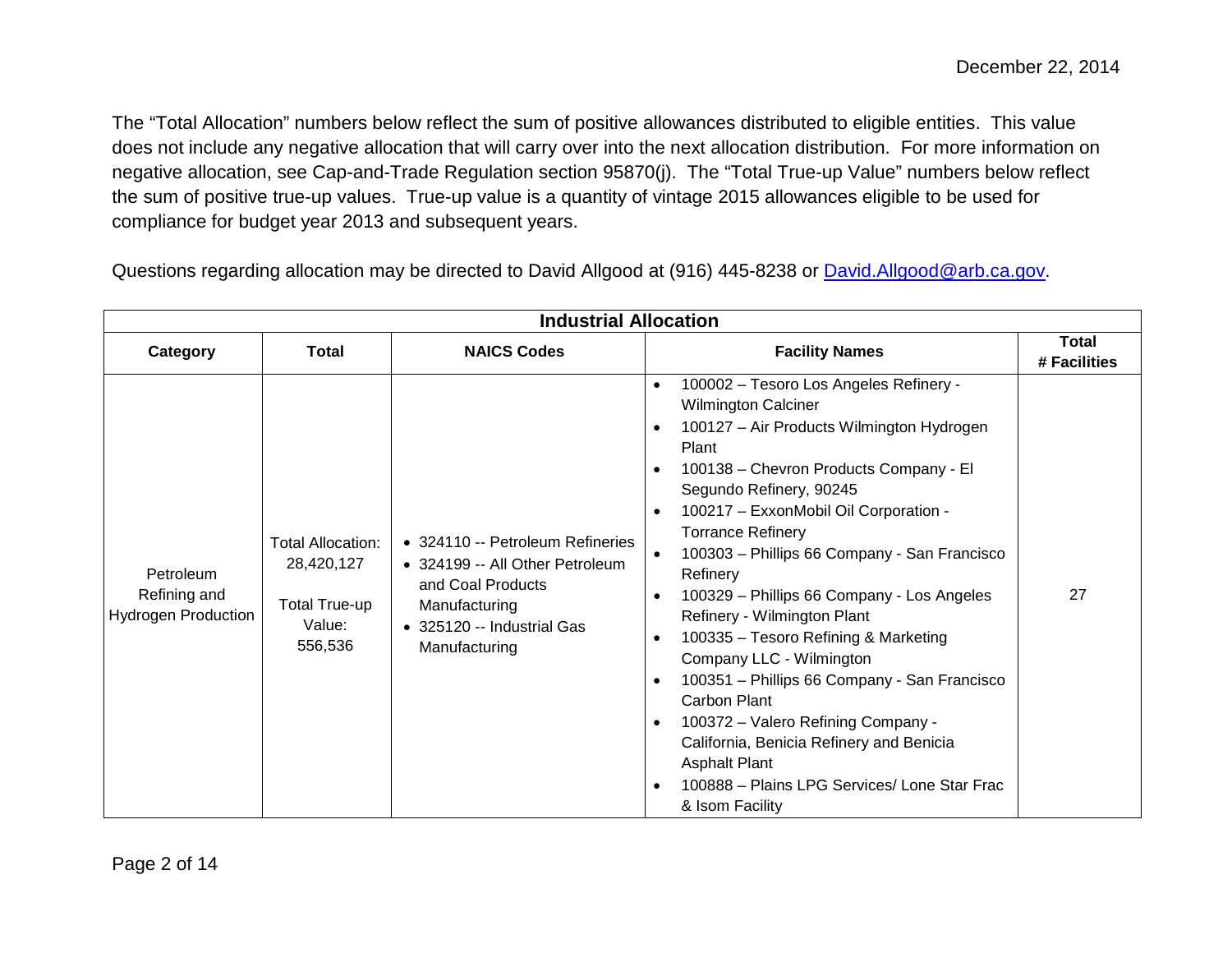| <b>Industrial Allocation</b>                                    |              |                     |                                                                                                                                                                                                                                                                                                                                                                                                                                                                                                                                                                                                                                                                                                                                                                                                                                                                                                                                                                                                                                                                              |                              |
|-----------------------------------------------------------------|--------------|---------------------|------------------------------------------------------------------------------------------------------------------------------------------------------------------------------------------------------------------------------------------------------------------------------------------------------------------------------------------------------------------------------------------------------------------------------------------------------------------------------------------------------------------------------------------------------------------------------------------------------------------------------------------------------------------------------------------------------------------------------------------------------------------------------------------------------------------------------------------------------------------------------------------------------------------------------------------------------------------------------------------------------------------------------------------------------------------------------|------------------------------|
| Category                                                        | <b>Total</b> | <b>NAICS Codes</b>  | <b>Facility Names</b>                                                                                                                                                                                                                                                                                                                                                                                                                                                                                                                                                                                                                                                                                                                                                                                                                                                                                                                                                                                                                                                        | <b>Total</b><br># Facilities |
| Petroleum Refining<br>and Hydrogen<br>Production<br>(Continued) | See Above    | $\bullet$ See Above | 100913 - Phillips 66 Company - Los Angeles<br>$\bullet$<br>Refinery - Carson Plant<br>100914 - Shell Oil Products US - Martinez<br>$\bullet$<br>101017 - Air Products & Chemicals, Inc.,<br>$\bullet$<br>Martinez<br>101053 - Praxair Inc.<br>$\bullet$<br>101162 - Lunday-Thagard Company<br>$\bullet$<br>101205 - Ultramar Inc - Valero<br>$\bullet$<br>101226 - Phillips 66 Company - Santa Maria<br>$\bullet$<br>Refinery<br>101239 - San Joaquin Refining Company<br>$\bullet$<br>101246 - Tesoro Los Angeles Refinery -<br>$\bullet$<br>Carson<br>101248 - Air Products Carson Hydrogen Plant<br>$\bullet$<br>101331 - Tesoro Refining and Marketing Co. -<br>$\bullet$<br>Martinez<br>101384 - Chevron Products Company -<br>$\bullet$<br>Richmond Refinery, 94802<br>101507 - Kern Oil Refinery<br>$\bullet$<br>101512 - Air Products Manufacturing<br>Corporation, Sacramento<br>101701 - Air Liquide El Segundo Hydrogen<br>$\bullet$<br>Plant<br>101709 - DeMenno/Kerdoon<br>$\bullet$<br>101749 - Air Liquide Large Industries US L.P. -<br>Rodeo Hydrogen Plant | See Above                    |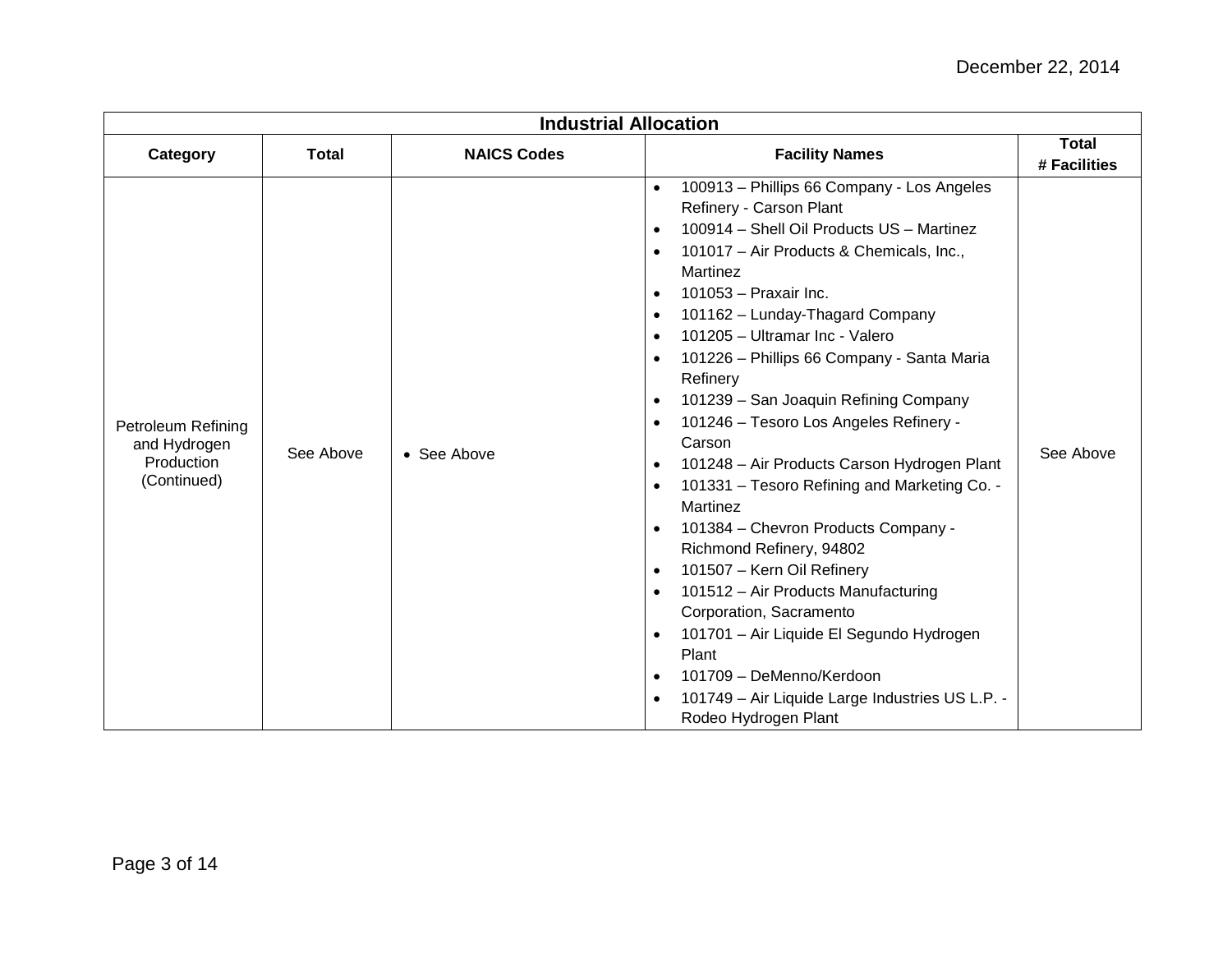| <b>Industrial Allocation</b>                               |                                                                                       |                                                                                                          |                                                                                                                                                                                                                                                                                                                                                                                                                                                                                                                                                                                                                                                                                                                                                                                                                                                                                                                                                                                                                                              |                              |
|------------------------------------------------------------|---------------------------------------------------------------------------------------|----------------------------------------------------------------------------------------------------------|----------------------------------------------------------------------------------------------------------------------------------------------------------------------------------------------------------------------------------------------------------------------------------------------------------------------------------------------------------------------------------------------------------------------------------------------------------------------------------------------------------------------------------------------------------------------------------------------------------------------------------------------------------------------------------------------------------------------------------------------------------------------------------------------------------------------------------------------------------------------------------------------------------------------------------------------------------------------------------------------------------------------------------------------|------------------------------|
| Category                                                   | Total                                                                                 | <b>NAICS Codes</b>                                                                                       | <b>Facility Names</b>                                                                                                                                                                                                                                                                                                                                                                                                                                                                                                                                                                                                                                                                                                                                                                                                                                                                                                                                                                                                                        | <b>Total</b><br># Facilities |
| Crude<br>Petroleum and<br><b>Natural Gas</b><br>Extraction | <b>Total Allocation:</b><br>11,655,008<br><b>Total True-up</b><br>Value:<br>1,605,769 | • 211111 -- Crude Petroleum<br>and Natural Gas Extraction<br>• 211112 - Natural Gas Liquid<br>Extraction | 100888 - Plains LPG Services/ Lone Star Frac<br>$\bullet$<br>& Isom Facility<br>100895 - Berry Petroleum Company - Los<br>$\bullet$<br>Angeles Basin<br>100904 - Linn Operating Inc<br>$\bullet$<br>100994 - Oxy - Thums Long Beach Company<br>$\bullet$<br>101187 - California Resources Elk Hills, LLC -<br>$\bullet$<br>San Joaquin Valley Basin<br>101231 - All American Oil and Gas Company<br>$\bullet$<br>101234 - Macpherson Oil Company<br>$\bullet$<br>101674 - Pacific Coast Energy Company LP<br>101699 - ExxonMobil - South Belridge Hill<br>101703 - Crestwood West Coast, LLC<br>$\bullet$<br>103016 - Freeport-McMoRan Oil & Gas LLC -<br>$\bullet$<br>Arroyo Grande Oil Production Facility<br>104011 - Chevron AAPG 740 Coastal Basin<br>$\bullet$<br>104012 - Chevron AAPG 745 San Joaquin<br>$\bullet$<br><b>Basin</b><br>104013 - Chevron 17Z Gas Plant<br>$\bullet$<br>104014 - California Resources Elk Hills, LLC -<br>35R Gas Plant<br>104016 - Aera Energy San Joaquin Basin<br>104017 - Aera Energy Ventura Basin | 34                           |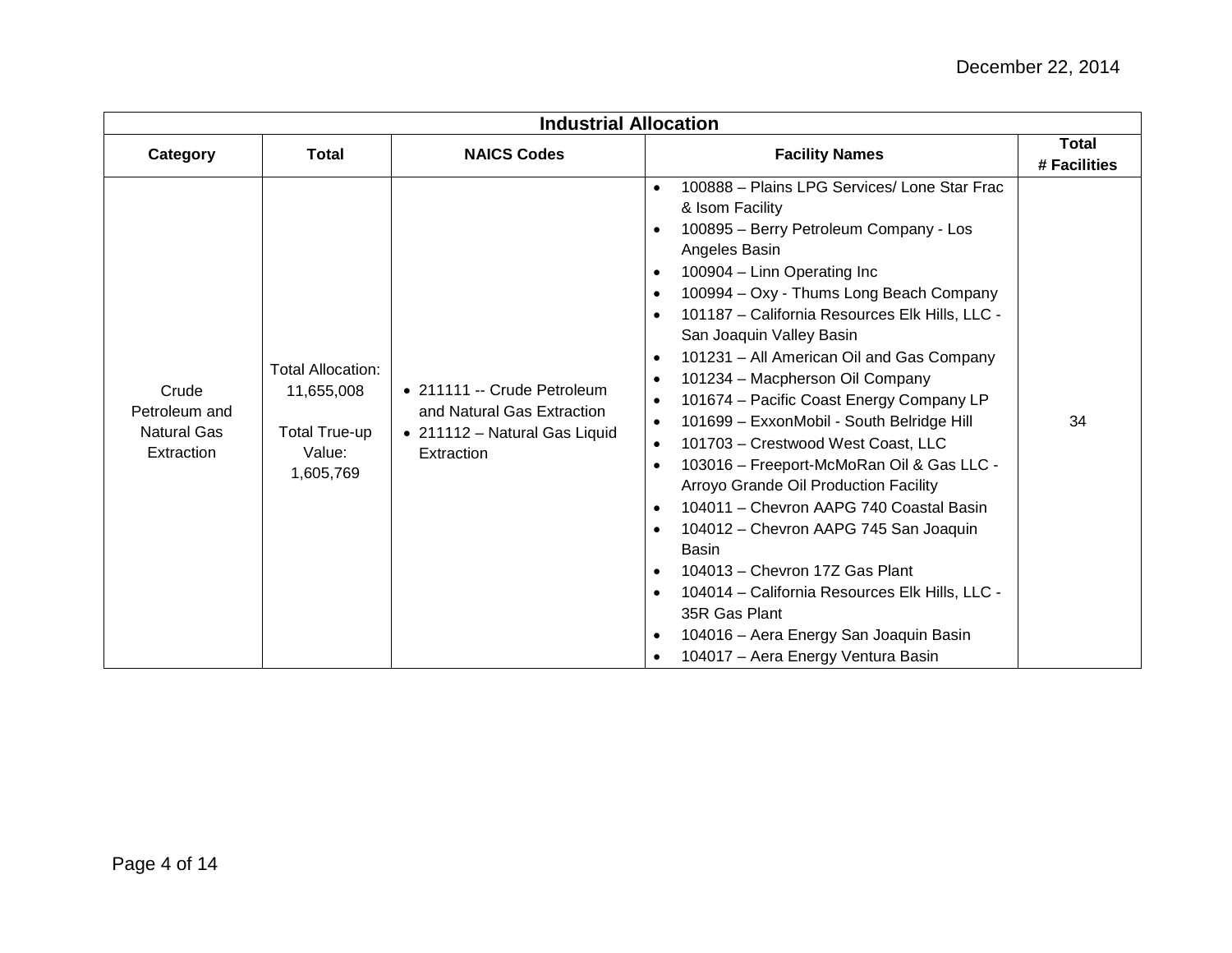| <b>Industrial Allocation</b>                                              |              |                    |                                                                                                                                                                                                                                                                                                                                                                                                                                                                                                                                                                                                                                                                                                                                                                                                                                                                                                                                                                                                                                                                                                                                                            |                              |
|---------------------------------------------------------------------------|--------------|--------------------|------------------------------------------------------------------------------------------------------------------------------------------------------------------------------------------------------------------------------------------------------------------------------------------------------------------------------------------------------------------------------------------------------------------------------------------------------------------------------------------------------------------------------------------------------------------------------------------------------------------------------------------------------------------------------------------------------------------------------------------------------------------------------------------------------------------------------------------------------------------------------------------------------------------------------------------------------------------------------------------------------------------------------------------------------------------------------------------------------------------------------------------------------------|------------------------------|
| Category                                                                  | <b>Total</b> | <b>NAICS Codes</b> | <b>Facility Names</b>                                                                                                                                                                                                                                                                                                                                                                                                                                                                                                                                                                                                                                                                                                                                                                                                                                                                                                                                                                                                                                                                                                                                      | <b>Total</b><br># Facilities |
| Crude<br>Petroleum and<br><b>Natural Gas</b><br>Extraction<br>(Continued) | See Above    | See Above          | 104018 - Aera Energy Coastal Basins<br>$\bullet$<br>104019 - Aera Energy Belridge Gas Plant 32<br>$\bullet$<br>104029 - California Resources Production<br>Corporation - Sacramento Valley Basin 730<br>104030 - California Resources Production<br>Corporation - San Joaquin Valley Basin 745<br>104033 - California Resources Production<br>Corporation - SCVGP Gas Plant<br>104072 - Oxy - Tidelands Oil Production<br>Company - 760 Los Angeles Basin<br>104075 - BreitBurn Operating LP - Los<br>$\bullet$<br><b>Angeles Basin Facility</b><br>104081 - Freeport-McMoRan Oil & Gas LLC -<br>$\bullet$<br><b>SJV Basin Facility</b><br>104090 - Signal Hill Petroleum Facilities<br>$\bullet$<br>104091 - Seneca San Joaquin Production<br>$\bullet$<br><b>Facilities</b><br>104094 - Berry Petroleum Company - San<br>Joaquin Basin<br>104097 - Naftex Operating Company<br>$\bullet$<br>104215 - E&B Natural Resources - San<br>$\bullet$<br>Joaquin Valley<br>104458 - ERG Operating Company, LLC. 750<br>$\bullet$<br>Santa Maria Basin<br>104459 - ExxonMobil POPCO Facility<br>$\bullet$<br>104460 - ExxonMobil LFC Facility<br>104485 - CMO Inc | See Above                    |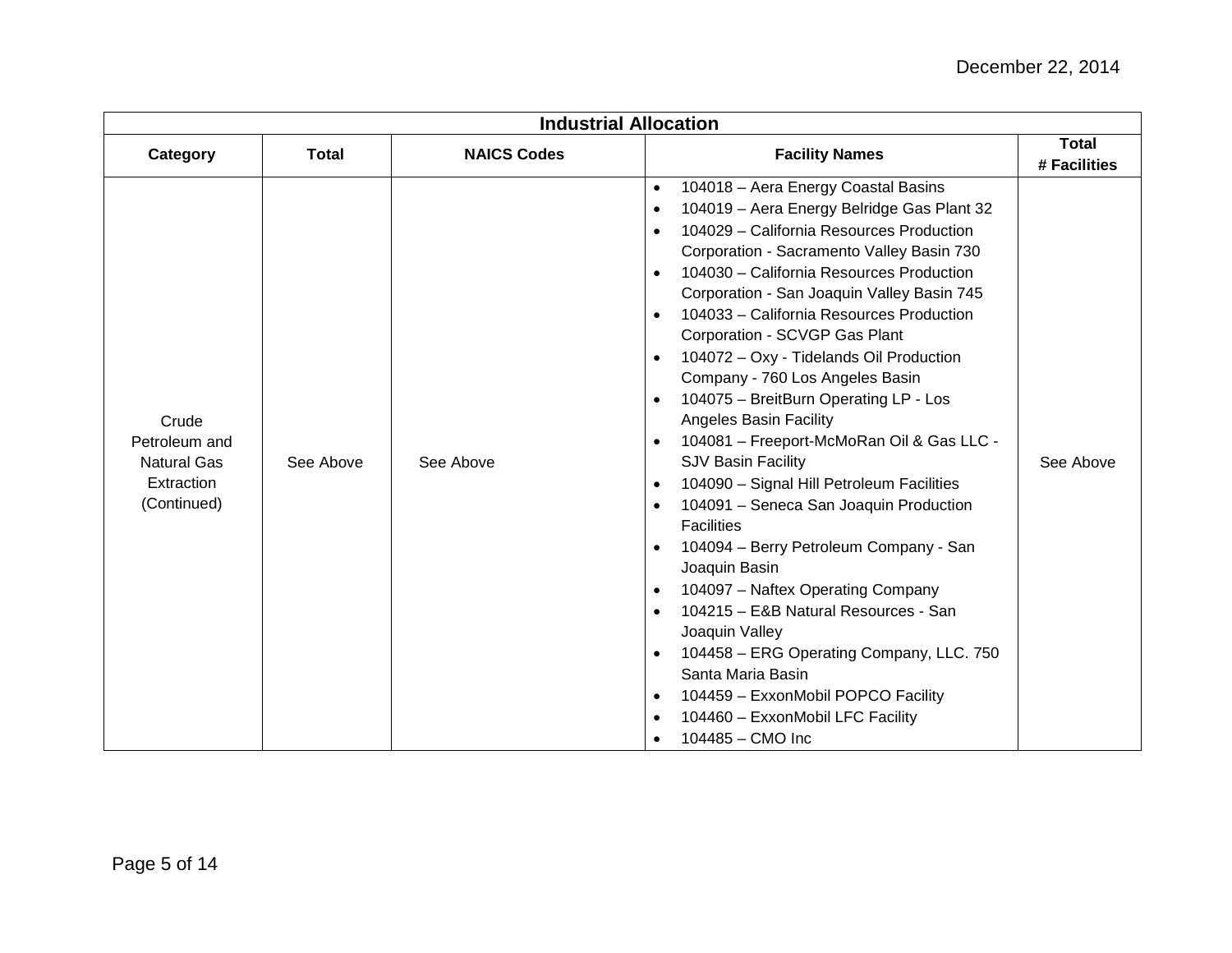| <b>Industrial Allocation</b>                                |                                                                                   |                                                                                                                                                                               |                                                                                                                                                                                                                                                                                                                                                                                                                                                                                                                                                                                                                                                                                                                                                         |                              |
|-------------------------------------------------------------|-----------------------------------------------------------------------------------|-------------------------------------------------------------------------------------------------------------------------------------------------------------------------------|---------------------------------------------------------------------------------------------------------------------------------------------------------------------------------------------------------------------------------------------------------------------------------------------------------------------------------------------------------------------------------------------------------------------------------------------------------------------------------------------------------------------------------------------------------------------------------------------------------------------------------------------------------------------------------------------------------------------------------------------------------|------------------------------|
| Category                                                    | <b>Total</b>                                                                      | <b>NAICS Codes</b>                                                                                                                                                            | <b>Facility Names</b>                                                                                                                                                                                                                                                                                                                                                                                                                                                                                                                                                                                                                                                                                                                                   | <b>Total</b><br># Facilities |
| Cement, Lime, and<br><b>Gypsum Product</b><br>Manufacturing | <b>Total Allocation:</b><br>9,063,164<br>Total True-up<br>Value:<br>1,536,605     | $\bullet$ 327310 - Cement<br>Manufacturing<br>• 327410 - Lime Manufacturing<br>• 327420 - Gypsum Product<br>Manufacturing                                                     | 100013 - Riverside Cement Company<br>$\bullet$<br>101010 - Mitsubishi Cement 2000<br>$\bullet$<br>101029 - CalPortland Company, Mojave Plant<br>$\bullet$<br>101265 - Lehigh Southwest Cement Co -<br>$\bullet$<br>Cupertino<br>101271 - U.S. Gypsum Co Plaster City Plant<br>$\bullet$<br>101314 - National Cement Company - Lebec<br>$\bullet$<br>101381 - Lehigh Southwest Cement Co -<br>$\bullet$<br>Redding<br>101461 - Lehigh Southwest Cement Co -<br>Tehachapi<br>101476 – Cemex Construction Materials Pacific<br>$\bullet$<br>LLC - Victorville Plant<br>101697 - New NGC, Inc - Long Beach<br>$\bullet$<br>101700 - Georgia-Pacific Gypsum LLC -<br>$\bullet$<br>Antioch<br>104052 - Lhoist North America - Natividad<br>$\bullet$<br>Plant | 12                           |
| <b>Metal Ore and Mineral</b><br>Mining                      | <b>Total Allocation:</b><br>1,938,767<br><b>Total True-up</b><br>Value:<br>55,085 | $\bullet$ 212299 - All Other Metal Ore<br>Mining<br>• 212391 - Potash, Soda, and<br><b>Borate Mineral Mining</b><br>• 212399 - All Other Nonmetallic<br><b>Mineral Mining</b> | 100011 - Searles Valley Minerals Inc.<br>$\bullet$<br>100300 - U.S. Borax, 93516<br>$\bullet$<br>101243 - Dicalite Minerals Corp.<br>$\bullet$<br>101318 - Imerys Minerals California, Inc.<br>104322 - Molycorp Minerals, LLC<br>$\bullet$                                                                                                                                                                                                                                                                                                                                                                                                                                                                                                             | 5                            |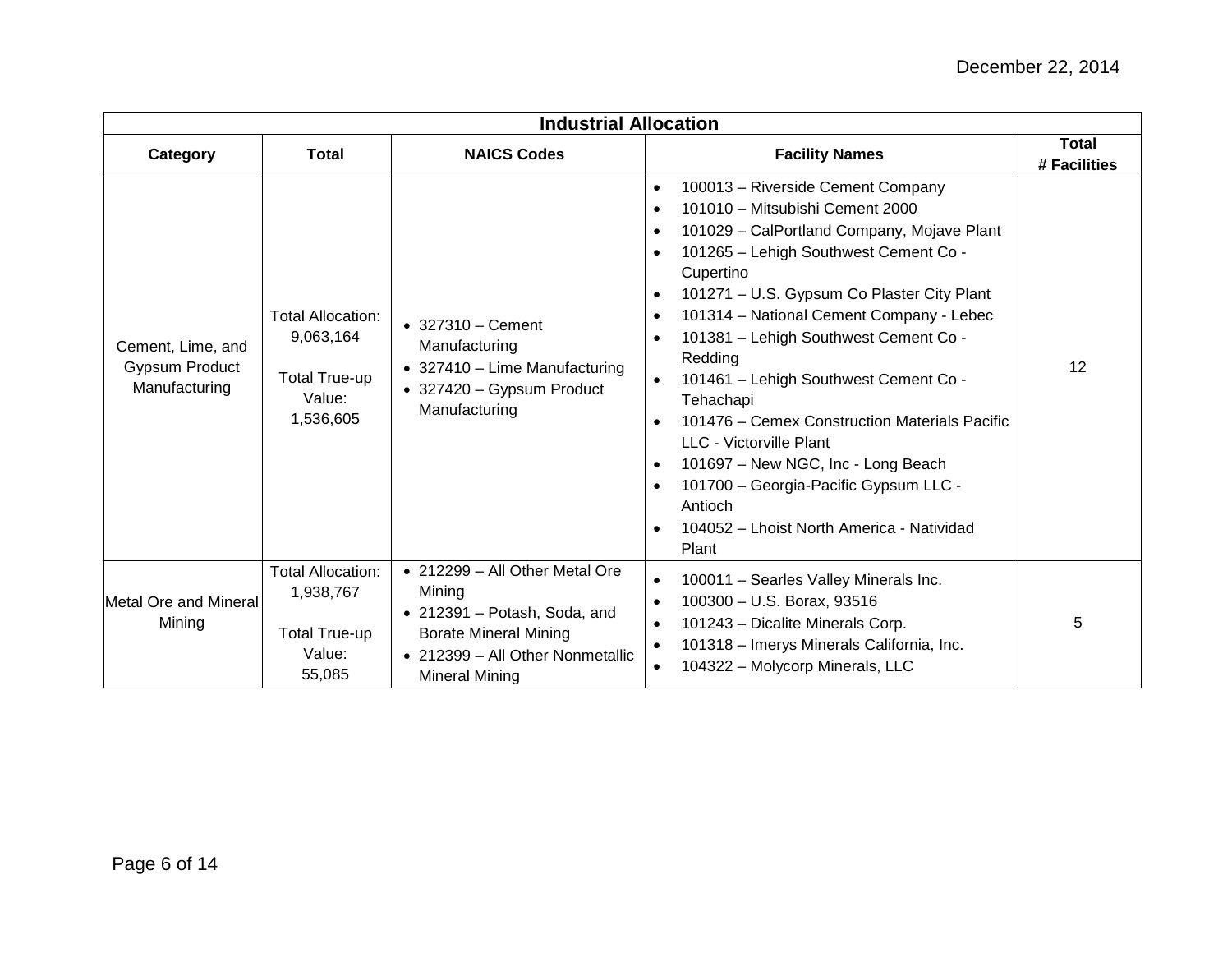| <b>Industrial Allocation</b>      |                                                                          |                                            |                                                                                                                                                                                                                                                                                                                                                                                                                                                                                                                                                                                                                                                                                                                                                                                                                                                                                                       |                       |
|-----------------------------------|--------------------------------------------------------------------------|--------------------------------------------|-------------------------------------------------------------------------------------------------------------------------------------------------------------------------------------------------------------------------------------------------------------------------------------------------------------------------------------------------------------------------------------------------------------------------------------------------------------------------------------------------------------------------------------------------------------------------------------------------------------------------------------------------------------------------------------------------------------------------------------------------------------------------------------------------------------------------------------------------------------------------------------------------------|-----------------------|
| Category                          | <b>Total</b>                                                             | <b>NAICS Codes</b>                         | <b>Facility Names</b>                                                                                                                                                                                                                                                                                                                                                                                                                                                                                                                                                                                                                                                                                                                                                                                                                                                                                 | Total<br># Facilities |
| Fruit and<br>Vegetable<br>Canning | <b>Total Allocation:</b><br>762,161<br>Total True-up<br>Value:<br>76,497 | • 311421 -- Fruit and Vegetable<br>Canning | 100936 - Campbell Soup Supply Company,<br>$\bullet$<br>L.L.C. - Dixon<br>100972 - Los Gatos Tomato Products<br>$\bullet$<br>101008 - Ingomar Packing Company<br>$\bullet$<br>101025 - Stanislaus Food Products<br>$\bullet$<br>101207 - Pacific Coast Producers<br>101213 - Olam West Coast Inc- Lemoore<br>$\bullet$<br>101214 - Del Monte - Hanford<br>101217 - Unilever Manufacturing (US), Inc.<br>$\bullet$<br>101498 - Morning Star Packing Company - Los<br><b>Banos</b><br>101499 - Liberty Packing - Los Banos<br>$\bullet$<br>(Morning Star)<br>101502 - Tomatek / Neil Jones Food<br>$\bullet$<br>Companies<br>101503 - ConAgra - Oakdale<br>$\bullet$<br>101504 - J.G. Boswell Tomato Company Kings<br>$\bullet$<br>101536 - Morning Star Packing Company -<br>$\bullet$<br>Williams<br>101705 - J. G. Boswell Tomato Company Kern<br>$\bullet$<br>101729 - ConAgra Foods - Helm Facility | 16                    |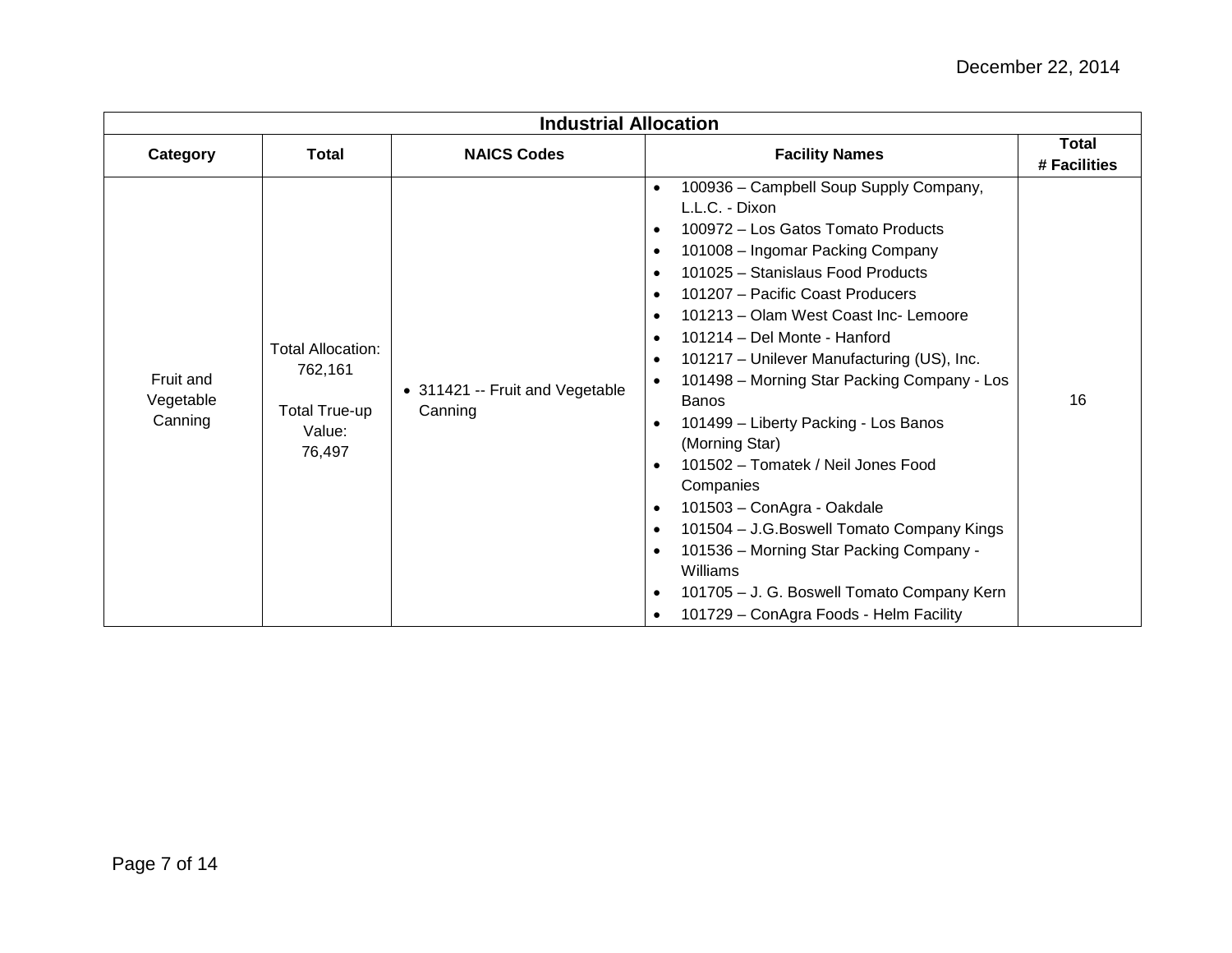| <b>Industrial Allocation</b> |                                                                                  |                                                                                                                                                                                                                                                                                                                                                                                                                                                                                                                                                                                                       |                                                                                                                                                                                                                                                                                                                                                                                                                                                                                                                                                                                                                                                                                                                                                             |                              |
|------------------------------|----------------------------------------------------------------------------------|-------------------------------------------------------------------------------------------------------------------------------------------------------------------------------------------------------------------------------------------------------------------------------------------------------------------------------------------------------------------------------------------------------------------------------------------------------------------------------------------------------------------------------------------------------------------------------------------------------|-------------------------------------------------------------------------------------------------------------------------------------------------------------------------------------------------------------------------------------------------------------------------------------------------------------------------------------------------------------------------------------------------------------------------------------------------------------------------------------------------------------------------------------------------------------------------------------------------------------------------------------------------------------------------------------------------------------------------------------------------------------|------------------------------|
| Category                     | <b>Total</b>                                                                     | <b>NAICS Codes</b>                                                                                                                                                                                                                                                                                                                                                                                                                                                                                                                                                                                    | <b>Facility Names</b>                                                                                                                                                                                                                                                                                                                                                                                                                                                                                                                                                                                                                                                                                                                                       | <b>Total</b><br># Facilities |
| Other Food<br>Manufacturing  | <b>Total Allocation:</b><br>654,199<br><b>Total True-up</b><br>Value:<br>168,248 | • 311221 - Wet Corn Milling<br>• 311230 - Breakfast Cereal<br>Manufacturing<br>$\bullet$ 311313 - Beet Sugar<br>Manufacturing<br>$\bullet$ 311423 - Dried and<br>Dehydrated Food<br>Manufacturing<br>$\bullet$ 311611 - Animal (except<br>Poultry) Slaughtering<br>• 311615 - Poultry Processing<br>• 311911 - Roasted Nuts and<br>Peanut Butter Manufacturing<br>• 311919 - Other Snack Food<br>Manufacturing<br>• 311991 -- Perishable Prepared<br><b>Food Manufacturing</b><br>• 311999 - All Other<br>Miscellaneous Food<br>Manufacturing<br>$\bullet$ 312120 - Breweries<br>• 312130 -- Wineries | 100176 - General Mills Cereal Properties, LLC<br>$\bullet$<br>100323 - Ingredion Incorporated Stockton<br>$\bullet$<br>Plant<br>100943 - Anheuser-Busch LLC - Fairfield<br>$\bullet$<br>100958 - E & J Gallo Winery - Fresno<br>$\bullet$<br>101235 - Frito Lay - Kern Plant<br>$\bullet$<br>101241 - Spreckels Sugar Company, Inc.-<br><b>Brawley</b><br>101297 - MillerCoors<br>$\bullet$<br>101315 - Sensient Natural Ingredients LLC<br>101473 - Anheuser-Busch LLC - Los Angeles<br><b>Brewery</b><br>101519 - CP Kelco San Diego<br>$\bullet$<br>101575 - Foster Poultry Farms - Livingston<br>Complex, 95334<br>101693 - Wm. Bolthouse Farms, Inc.<br>$\bullet$<br>101735 - National Beef<br>$\bullet$<br>101736 - Paramount Farms International LLC | 14                           |
| <b>Dairies</b>               | <b>Total Allocation:</b><br>419,158<br><b>Total True-up</b><br>Value:<br>57,830  | • 311513 -- Cheese<br>Manufacturing<br>• 311514 -- Dry, Condensed, and<br><b>Evaporated Dairy Product</b><br>Manufacturing                                                                                                                                                                                                                                                                                                                                                                                                                                                                            | 100959 - California Dairies, Inc. Fresno<br>$\bullet$<br>101186 - Saputo Cheese USA Inc. - Paige<br>$\bullet$<br>101190 - California Dairies, Inc. Turlock<br>$\bullet$<br>101197 - California Dairies, Inc. Visalia<br>$\bullet$<br>101288 - Hilmar Cheese Company<br>$\bullet$<br>101465 - Land O' Lakes, Inc.<br>101509 - California Dairies, Inc. Tipton<br>101716 - Leprino Foods - Lemoore West<br>$\bullet$                                                                                                                                                                                                                                                                                                                                          | 8                            |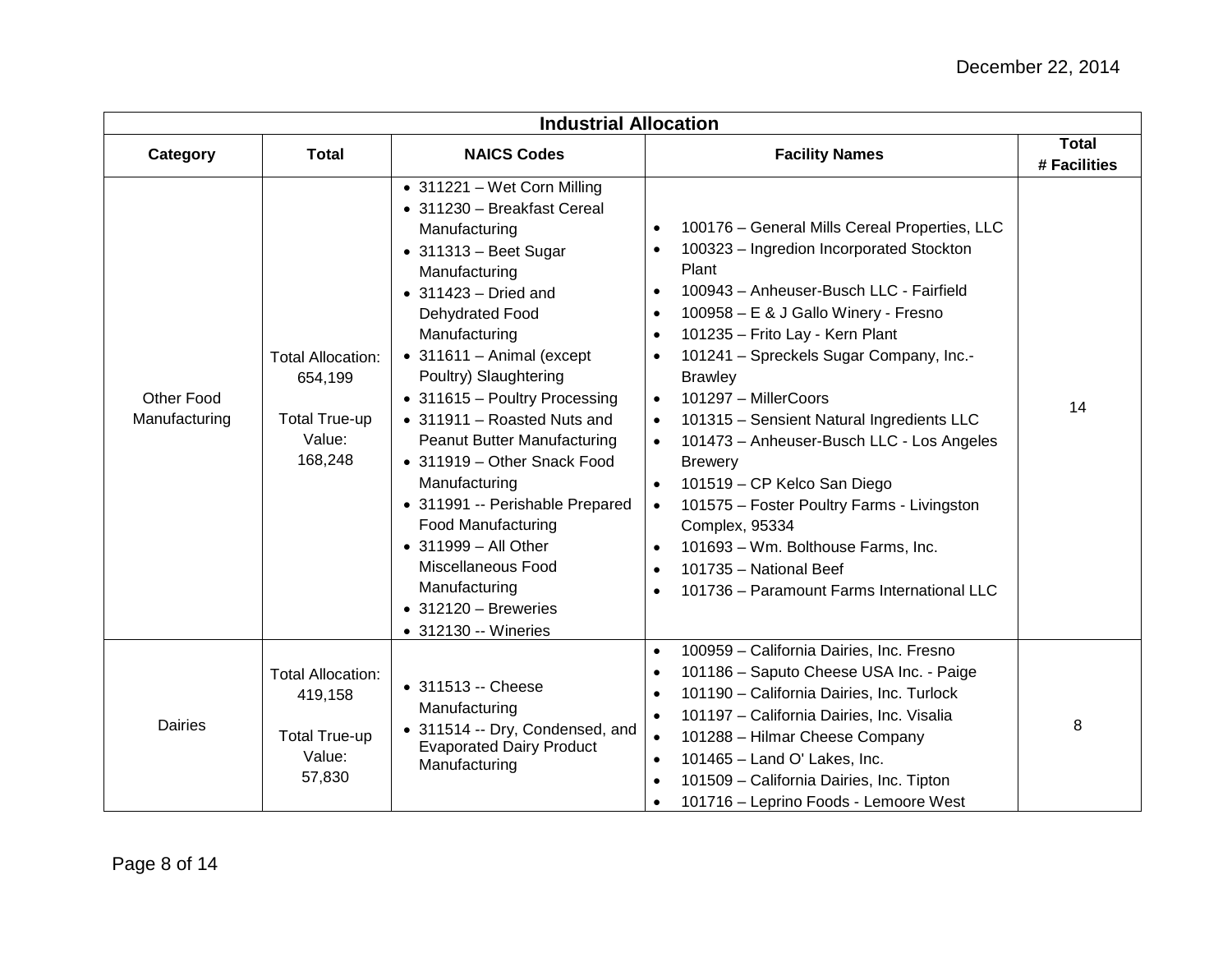| <b>Industrial Allocation</b> |                                                                                 |                                                                                                                                      |                                                                                                                                                                                                                                                                                                                                                                                                                                                                                                                                                                        |                              |
|------------------------------|---------------------------------------------------------------------------------|--------------------------------------------------------------------------------------------------------------------------------------|------------------------------------------------------------------------------------------------------------------------------------------------------------------------------------------------------------------------------------------------------------------------------------------------------------------------------------------------------------------------------------------------------------------------------------------------------------------------------------------------------------------------------------------------------------------------|------------------------------|
| Category                     | <b>Total</b>                                                                    | <b>NAICS Codes</b>                                                                                                                   | <b>Facility Names</b>                                                                                                                                                                                                                                                                                                                                                                                                                                                                                                                                                  | <b>Total</b><br># Facilities |
| Glass<br>Manufacturing       | <b>Total Allocation:</b><br>743,846<br><b>Total True-up</b><br>Value:<br>39,636 | • 327211 -- Flat Glass<br>Manufacturing<br>• 327213 -- Glass Container<br>Manufacturing<br>• 327993 -- Mineral Wool<br>Manufacturing | 100917 - CertainTeed Corporation<br>$\bullet$<br>101042 - Owens-Brockway Glass Container,<br>$\bullet$<br>Oakland<br>101183 - Owens-Brockway Glass Container,<br>$\bullet$<br>Tracy<br>101342 - Saint-Gobain Containers, Inc.<br>$\bullet$<br>101475 - Owens-Brockway Glass Container,<br>$\bullet$<br>Vernon<br>101513 - PPG Industries Inc.<br>$\bullet$<br>101692 - Pilkington North America, Lathrop<br>$\bullet$<br>Plant<br>101721 - Guardian Industries Corp.<br>$\bullet$<br>103018 - Gallo Glass Company<br>$\bullet$<br>104122 - Johns Manville<br>$\bullet$ | 10                           |
| Paper<br>Manufacturing       | <b>Total Allocation:</b><br>636,839<br>Total True-up<br>Value:<br>83,234        | $\bullet$ 322121 -- Paper (except<br>Newsprint) Mills<br>• 322130 -- Paperboard Mills                                                | 100147 - Graphic Packaging International, Inc<br>$\bullet$<br>100195 - New-Indy Ontario, LLC Linerboard<br>$\bullet$<br>Mill<br>100962 - Kimberly Clark Worldwide Inc.<br>$\bullet$<br>101356 - New-Indy Oxnard LLC<br>$\bullet$<br>101582 - The P&G Paper Products Co.<br>$\bullet$<br>104135 - California Paperboard Corporation<br>$\bullet$<br>104136 - Newark Pacific Paperboard                                                                                                                                                                                  |                              |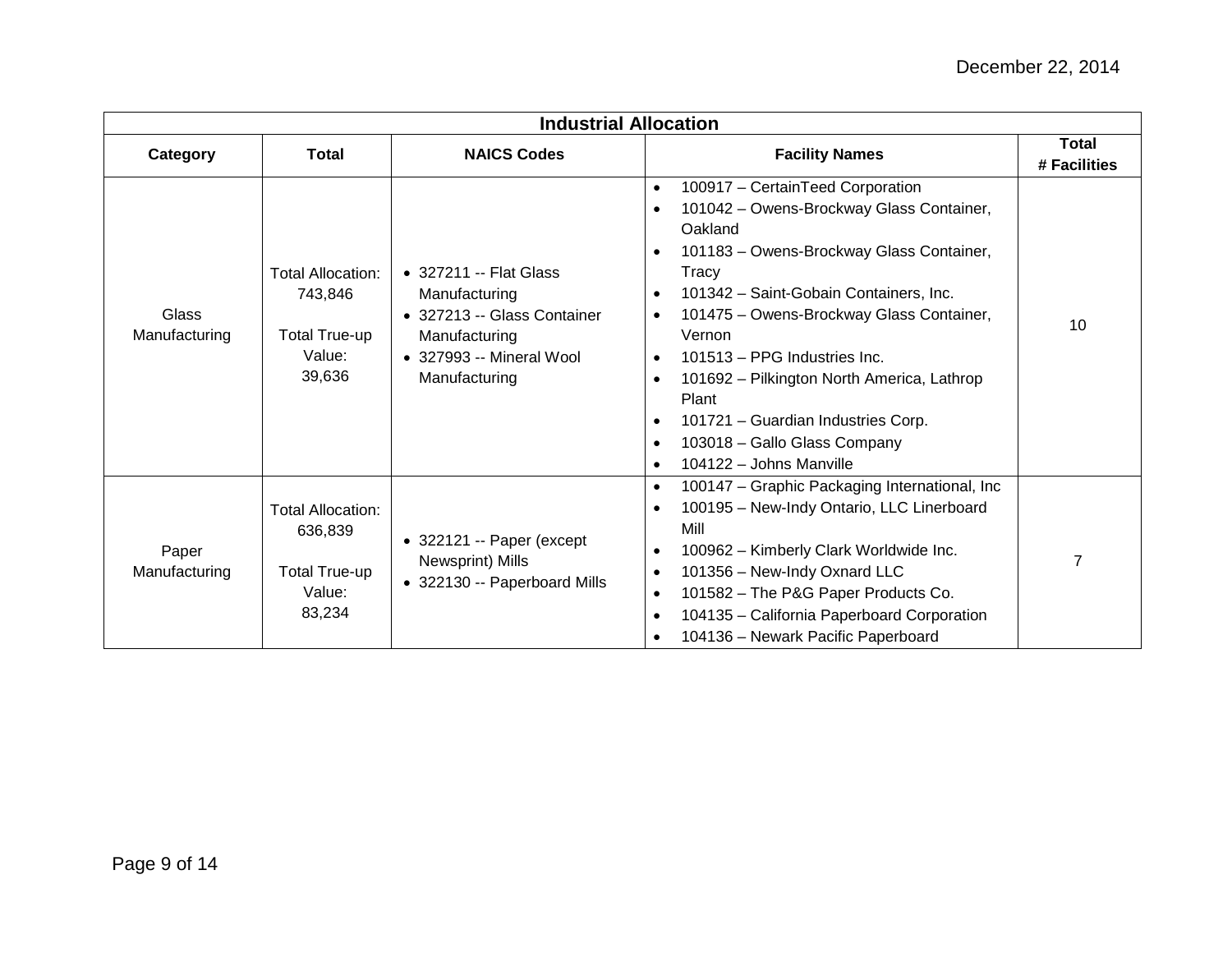|                                                                 | <b>Industrial Allocation</b>                                                     |                                                                                                                                                                                                                                                                                                                                                                                                        |                                                                                                                                                                                                                                                                                                                                                                                                                                                                                                                                       |                              |  |
|-----------------------------------------------------------------|----------------------------------------------------------------------------------|--------------------------------------------------------------------------------------------------------------------------------------------------------------------------------------------------------------------------------------------------------------------------------------------------------------------------------------------------------------------------------------------------------|---------------------------------------------------------------------------------------------------------------------------------------------------------------------------------------------------------------------------------------------------------------------------------------------------------------------------------------------------------------------------------------------------------------------------------------------------------------------------------------------------------------------------------------|------------------------------|--|
| Category                                                        | <b>Total</b>                                                                     | <b>NAICS Codes</b>                                                                                                                                                                                                                                                                                                                                                                                     | <b>Facility Names</b>                                                                                                                                                                                                                                                                                                                                                                                                                                                                                                                 | <b>Total</b><br># Facilities |  |
| Metal<br>Processing and<br>Manufacturing                        | <b>Total Allocation:</b><br>583,501<br><b>Total True-up</b><br>Value:<br>156,748 | • 331111 - Iron and Steel Mills<br>• 331221 - Rolled Steel Shape<br>Manufacturing<br>• 331314 - Secondary Smelting<br>and Alloying of Aluminum<br>• 331492 - Secondary Smelting,<br>Refining, and Alloying of<br>Nonferrous Metal (except<br>Copper and Aluminum)<br>$\bullet$ 331511 - Iron Foundries<br>• 332112 - Nonferrous Forging                                                                | 100953 - Vista Metals Corp.<br>$\bullet$<br>100954 - California Steel Industries<br>$\bullet$<br>101073 - TAMCO<br>$\bullet$<br>101469 - United States Pipe & Foundry Co.<br>$\bullet$<br><b>LLC</b><br>101734 - Carlton Forge Works<br>$\bullet$<br>104066 - Exide Technologies<br>$\bullet$<br>104197 - Quemetco, Inc.<br>$\bullet$<br>104329 - Shultz Steel Company<br>$\bullet$                                                                                                                                                   | 8                            |  |
| Chemical,<br>Biological, and<br>Pharmaceutical<br>Manufacturing | <b>Total Allocation:</b><br>630,011<br><b>Total True-up</b><br>Value:<br>166,818 | • 325188 -- All Other Basic<br>Inorganic Chemical<br>Manufacturing<br>$\bullet$ 325193 -- Ethyl Alcohol<br>Manufacturing<br>• 325199 -- All Other Basic<br>Organic Chemical<br>Manufacturing<br>• 325311 -- Nitrogenous<br><b>Fertilizer Manufacturing</b><br>• 325412 -- Pharmaceutical<br><b>Preparation Manufacturing</b><br>• 325414 -- Biological Product<br>(except Diagnostic)<br>Manufacturing | 100259 - Solvay - Dominguez<br>$\bullet$<br>100389 - Braun Medical Inc<br>$\bullet$<br>101179 - Amgen Inc.<br>$\bullet$<br>101451 - Genentech Inc South San Francisco<br>$\bullet$<br>101685 - Pixley Cogeneration Partners /<br>$\bullet$<br>Calgren Renewable Fuels<br>101733 - Dow Chemical Company - Pittsburg<br>$\bullet$<br>104004 - JR Simplot Company<br>$\bullet$<br>104006 - Agrium US Inc<br>$\bullet$<br>104048 - Pacific Ethanol Stockton, LLC<br>$\bullet$<br>104347 - Aemetis Advanced Fuels Keyes, Inc.<br>$\bullet$ | 10                           |  |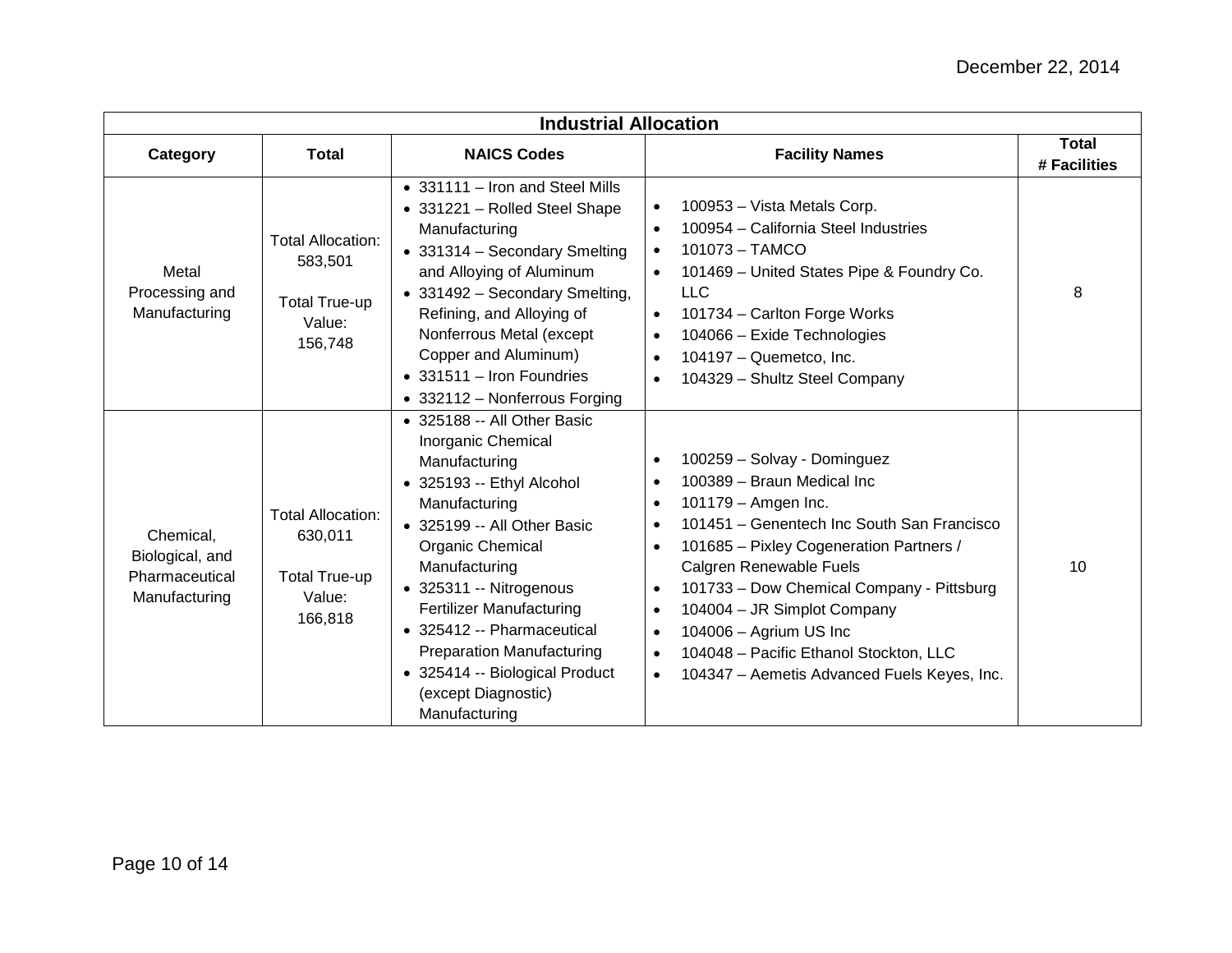| <b>Industrial Allocation</b>                         |                                                                           |                                                                                                                                                                                                                                                                                                                                                                                                                                                              |                                                                                                                                                                                                                                                                                                                                                                                                                           |                              |  |
|------------------------------------------------------|---------------------------------------------------------------------------|--------------------------------------------------------------------------------------------------------------------------------------------------------------------------------------------------------------------------------------------------------------------------------------------------------------------------------------------------------------------------------------------------------------------------------------------------------------|---------------------------------------------------------------------------------------------------------------------------------------------------------------------------------------------------------------------------------------------------------------------------------------------------------------------------------------------------------------------------------------------------------------------------|------------------------------|--|
| Category                                             | <b>Total</b>                                                              | <b>NAICS Codes</b>                                                                                                                                                                                                                                                                                                                                                                                                                                           | <b>Facility Names</b>                                                                                                                                                                                                                                                                                                                                                                                                     | <b>Total</b><br># Facilities |  |
| <b>Miscellaneous</b><br><b>Industrial Facilities</b> | <b>Total Allocation:</b><br>320,656<br>Total True-up<br>Value:<br>106,616 | • 324121 - Asphalt Paving<br>Mixture and Block<br>Manufacturing<br>• 332510 -- Hardware<br>Manufacturing<br>• 333611 -- Turbine and Turbine<br><b>Generator Set Units</b><br>Manufacturing<br>• 336111 -- Automobile<br>Manufacturing<br>• 336411 -- Aircraft<br>Manufacturing<br>• 336414 -- Guided Missile and<br>Space Vehicle Manufacturing<br>• 488119 -- Other Airport<br>Operations<br>• 488190 -- Other Support<br>Activities for Air Transportation | 101118 - Solar Turbines Incorporated - Kearny<br>Mesa<br>101124 - United Airlines San Francisco<br>Maintenance Center<br>101323 - Los Angeles International Airport<br>(LAX)<br>101574 - Lockheed Martin Aeronautics<br>Company - Palmdale<br>101623 - Lockheed Martin Corporation -<br>Sunnyvale<br>104206 - Prime Wheel Corporation<br>$\bullet$<br>104345 - All American Asphalt<br>$\bullet$<br>104516 - Tesla Motors | 8                            |  |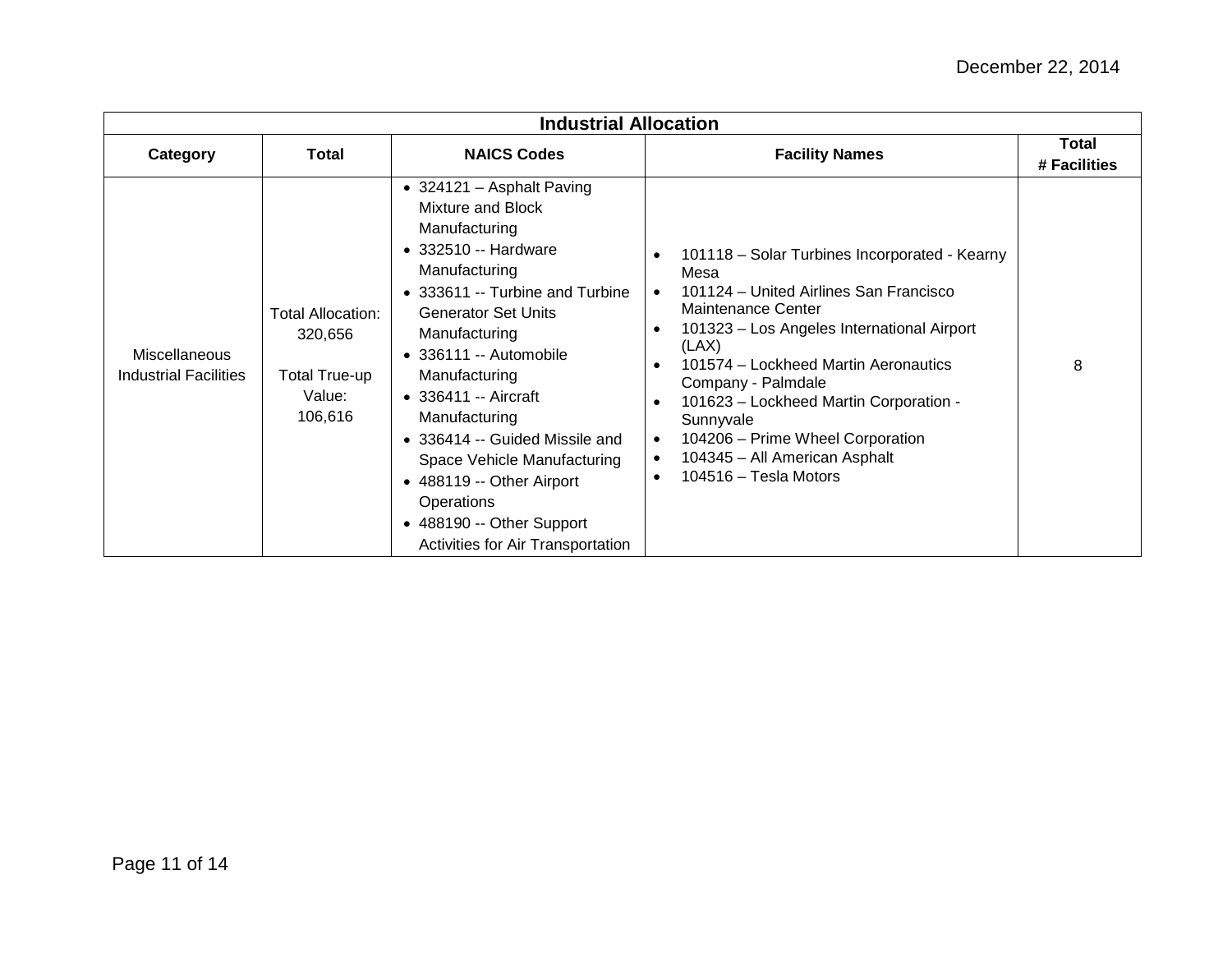|                         | <b>Universities and Public Service Facilities</b> |                                                                                                                                                                                                                                                                                                                                                                                                                                                                                                                                                                                                                                                                                                                                                                                                                                                               |                       |  |  |
|-------------------------|---------------------------------------------------|---------------------------------------------------------------------------------------------------------------------------------------------------------------------------------------------------------------------------------------------------------------------------------------------------------------------------------------------------------------------------------------------------------------------------------------------------------------------------------------------------------------------------------------------------------------------------------------------------------------------------------------------------------------------------------------------------------------------------------------------------------------------------------------------------------------------------------------------------------------|-----------------------|--|--|
| <b>Total Allocation</b> | <b>Total True-up Value</b>                        | <b>Facility Names</b>                                                                                                                                                                                                                                                                                                                                                                                                                                                                                                                                                                                                                                                                                                                                                                                                                                         | Total<br># Facilities |  |  |
| 2,623,888               | 1,731,700                                         | 100207 - Loma Linda University<br>$\bullet$<br>100273 - University of California, Santa Cruz, UCSC EH&S Office<br>$\bullet$<br>100305 - University of California, Davis<br>$\bullet$<br>100327 - California Institute of Technology (CalTech)<br>$\bullet$<br>100328 - Civic Center Cogen, LA County<br>٠<br>100997 - University of California, Los Angeles, UCLA<br>$\bullet$<br>101240 - PE-Berkeley, Inc.<br>$\bullet$<br>101296 - University of California, Irvine<br>$\bullet$<br>101305 - University of California, San Diego, UCSD<br>٠<br>101399 - California State University, San Diego<br>$\bullet$<br>101416 – University of California, San Francisco<br>$\bullet$<br>104068 – UC Davis Medical Center<br>$\bullet$<br>104372 - University of California, Santa Barbara<br>$\bullet$<br>104514 - University of California, Berkeley<br>$\bullet$ | 14                    |  |  |

| <b>Natural Gas Allocation</b> |                            |                                                                                                                                                                                                                                                                                                                                                                                                                       |            |
|-------------------------------|----------------------------|-----------------------------------------------------------------------------------------------------------------------------------------------------------------------------------------------------------------------------------------------------------------------------------------------------------------------------------------------------------------------------------------------------------------------|------------|
| <b>Total Allocation</b>       | <b>Total True-up Value</b> | <b>Facility Names</b>                                                                                                                                                                                                                                                                                                                                                                                                 | Total      |
|                               |                            |                                                                                                                                                                                                                                                                                                                                                                                                                       | # Entities |
| 45,356,999                    | 0                          | 5002 - Southern California Gas Company<br>5003 - Long Beach Gas & Oil Dept (LBGO)<br>5008 - City of Vernon, Gas Municipal Utility Department<br>$\bullet$<br>5011 - City of Palo Alto - Gas Utility<br>5013 - Southwest Gas Distribution Facilities<br>$\bullet$<br>104024 – Pacific Gas and Electric Company (PG&E) - Supplier of<br>Natural Gas<br>104085 - San Diego Gas and Electric (SDG&E) - Local Distribution |            |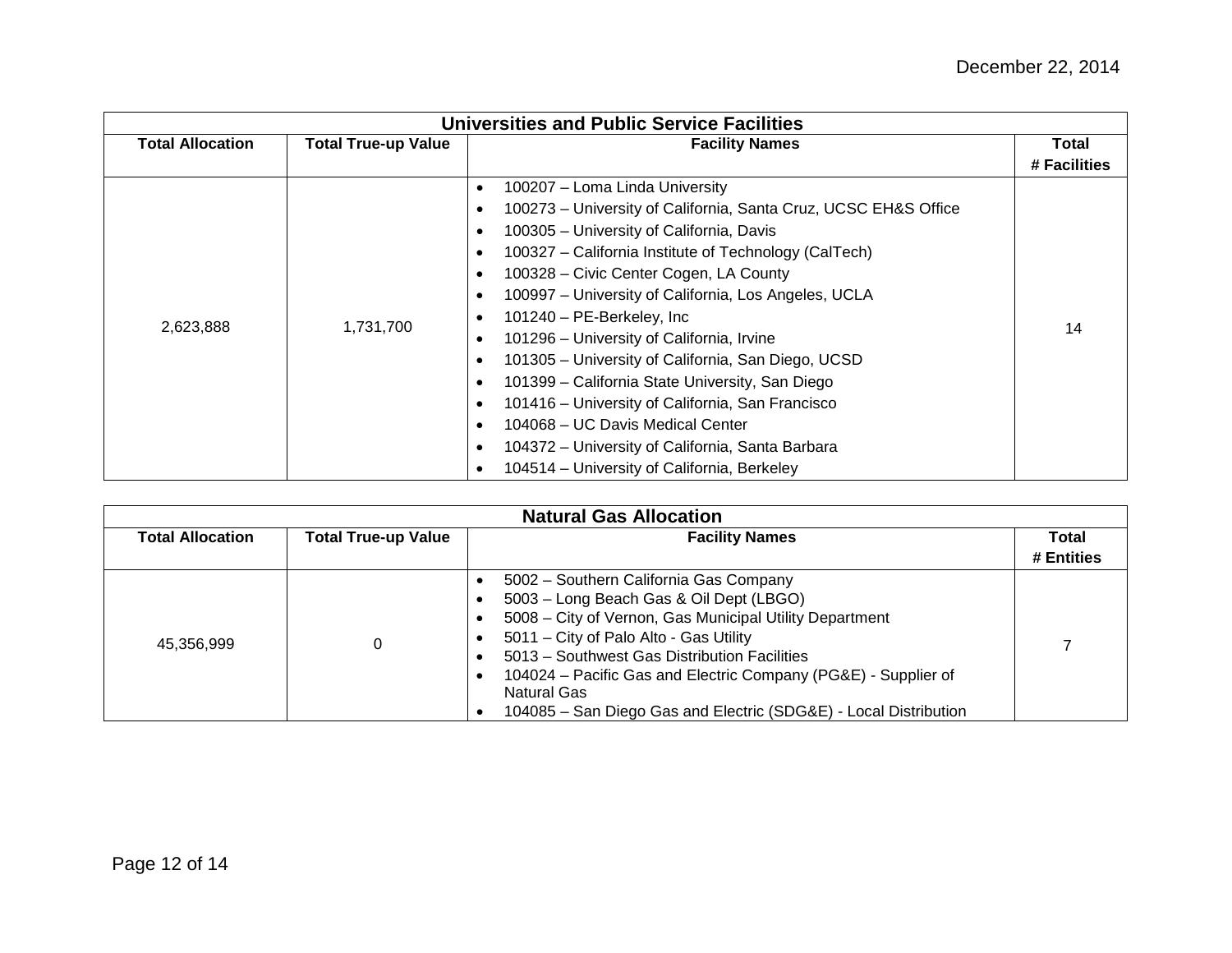| <b>Legacy Contract Generators</b> |                            |                                                                                                                                                                                                                                                                                                                                                                                                                                                                                                                                                                                                                                                                                                                                                                 |              |
|-----------------------------------|----------------------------|-----------------------------------------------------------------------------------------------------------------------------------------------------------------------------------------------------------------------------------------------------------------------------------------------------------------------------------------------------------------------------------------------------------------------------------------------------------------------------------------------------------------------------------------------------------------------------------------------------------------------------------------------------------------------------------------------------------------------------------------------------------------|--------------|
| <b>Total Allocation</b>           | <b>Total True-up Value</b> | <b>Facility Names</b>                                                                                                                                                                                                                                                                                                                                                                                                                                                                                                                                                                                                                                                                                                                                           | Total        |
|                                   |                            |                                                                                                                                                                                                                                                                                                                                                                                                                                                                                                                                                                                                                                                                                                                                                                 | # Facilities |
| 4,595,324                         | 4,595,324                  | 100001 - ACE Cogeneration<br>$\bullet$<br>100128 - Cardinal Cogen<br>$\bullet$<br>100150 - Corona Energy Partners, Ltd.<br>$\bullet$<br>100178 - Calpine - Gilroy Cogen, L.P., Gilroy Cogen_Peaker<br>$\bullet$<br>100182 - Calpine - Greenleaf Inc, Il_Yuba City<br>$\bullet$<br>100235 - California State University, Channel Islands<br>$\bullet$<br>100236 - OLS Energy Chino<br>$\bullet$<br>100338 - Calpine - Los Medanos Energy Center, LLC<br>$\bullet$<br>100339 - La Paloma Generating Company, LLC<br>٠<br>100353 - Wildflower Energy, LP - Larkspur Energy Facility, LLC<br>٠<br>100878 - Wheelabrator Norwalk Energy Company, Inc.<br>٠<br>101701 - Air Liquide El Segundo Hydrogen Plant<br>٠<br>101263 - Crockett Cogeneration Project, LP<br>٠ | 16           |
|                                   | ٠<br>$\bullet$<br>٠        | 101300 - Calpine - King City Cogen, LLC, King City Cogen_Peaker<br>101343 - Wildflower Energy, LP - Indigo Generation, LLC<br>101740 - Panoche Energy Center, LLC                                                                                                                                                                                                                                                                                                                                                                                                                                                                                                                                                                                               |              |

| <b>Waste-to-Energy Facilities</b> |                            |                                                       |              |
|-----------------------------------|----------------------------|-------------------------------------------------------|--------------|
| Total Allocation                  | <b>Facility Allocation</b> | <b>Facility Names</b>                                 | Total        |
|                                   | (all allowances have       |                                                       | # Facilities |
|                                   | true-up value)             |                                                       |              |
|                                   | 130.337                    | 100063 - Southeast Resource Recovery Facility (SERRF) |              |
| 275.547                           | 55,285                     | 100064 - LACSD - Commerce Refuse To Energy            |              |
|                                   | 89.925                     | 101264 - Covanta - Stanislaus, Inc                    |              |